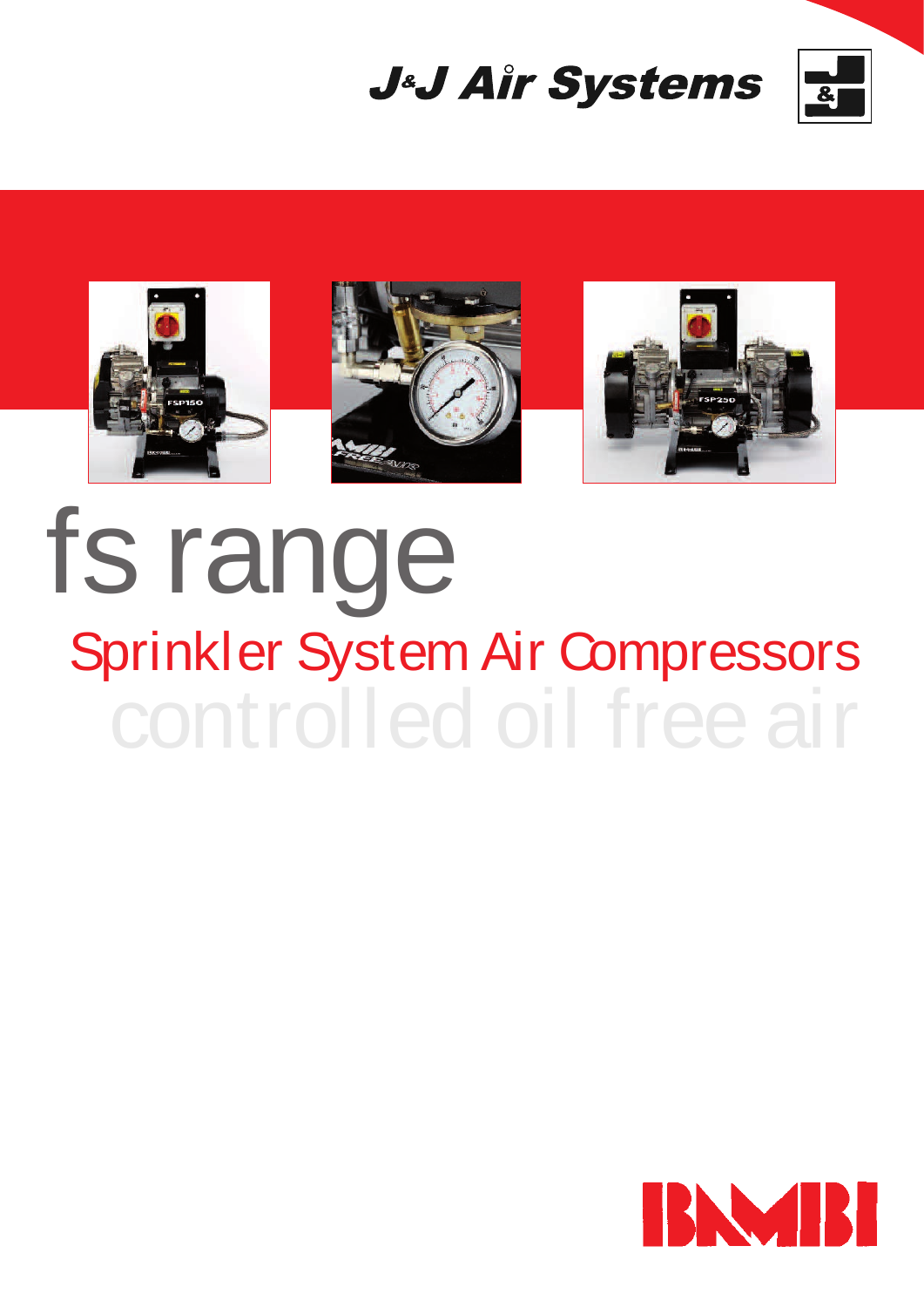**Bambi's range** of high performance oil-free compressors for dry pipe sprinkler systems has been specifically designed to meet the stringent needs of LPC requirements, models are available in three formats to suit every application and budget to provide a controlled, economical and quiet supply of ultra clean compressed air.

The FSB and FSP range both use Bambi's Vee Twin oil free pump unit, delivering the highest possible air quality with one of the lowest noise levels of any oil-free compressor available, made possible by the very latest "tilting piston" technology. Each model is a complete automatic system including a safety valve, non-return valve and an oil pressure switch.

The FSB models are suitable for applications where there is not as great a requirement for fine regulation, all models are fitted with a restrictor to provide a topping up mode air-flow rate to maintain system pressure. Both ranges are available in single or three phase, and comply with the (PED) 97/23/EC regulations. **FSP150**

| Model         | ● 全国<br>L/Min<br><b>Non Restricted</b> |              |              | <b>IDE-41</b>       | É          |                          | 11))) |    | $\rtimes$   |
|---------------|----------------------------------------|--------------|--------------|---------------------|------------|--------------------------|-------|----|-------------|
| <b>FSB150</b> |                                        |              |              | L/Min<br>Restricted | kW HP      | Volts/Hz                 | dB(A) | KG | $CM$ -hxwxd |
|               | 0 Bar<br>175                           | 2 Bar<br>153 | 0 Bar<br>119 | 2 Bar<br>113        | $1.1$ 1.50 | 380-415/50<br>220-240/50 | 74    | 27 | 30x56x33    |

| Model         | ● 日本<br>L/Min<br><b>Non Restricted</b> |  |              | $\frac{1}{\ \mathbf{b}\ _2^2} \leq \frac{1}{\ \mathbf{b}\ _2^2}$ | 自          |                              | ((((i) |    |             |
|---------------|----------------------------------------|--|--------------|------------------------------------------------------------------|------------|------------------------------|--------|----|-------------|
| <b>FSB200</b> |                                        |  |              | L/Min<br>Restricted                                              | kW HP      | Volts/Hz                     | dB(A)  | KG | $CM$ -hxwxd |
|               | 0 Bar<br>2 Bar<br>220<br>178           |  | 0 Bar<br>141 | 2 Bar<br>136                                                     | $1.5$ 2.00 | 380-415/50<br>$220 - 240/50$ | 74     | 31 | 30x56x33    |

**FSP200**





**FSB150**



**FSB200**

| Model        | <b>TEIN</b>                    |  |             | $\mathbf{R}$        | to the control of the control of the control of the control in the control of the control in the control in the control in the control in the control in the control in the control in the control in the control in the contr |                          | m)))  |    | $\mathcal{M}_{\cdot}$ |
|--------------|--------------------------------|--|-------------|---------------------|--------------------------------------------------------------------------------------------------------------------------------------------------------------------------------------------------------------------------------|--------------------------|-------|----|-----------------------|
| <b>FSP75</b> | L/Min<br><b>Non Restricted</b> |  |             | L/Min<br>Restricted | kW HP                                                                                                                                                                                                                          | Volts/Hz                 | dB(A) | KG | CM-hxwxd              |
|              | 0 Bar<br>2 Bar<br>96<br>120    |  | 0 Bar<br>89 | 2 Bar<br>74         | $0.55$ 0.75                                                                                                                                                                                                                    | 380-415/50<br>220-240/50 | 72    | 25 | 46x39x41              |

| Model         | ◀ 图                            |  |              | 心をす                 | Ó        |                          | n)))  |    | $\bowtie$ |
|---------------|--------------------------------|--|--------------|---------------------|----------|--------------------------|-------|----|-----------|
| <b>FSP150</b> | L/Min<br><b>Non Restricted</b> |  |              | L/Min<br>Restricted | kW HP    | Volts/Hz                 | dB(A) | KG | CM-hxwxd  |
|               | 0 Bar<br>2 Bar<br>175<br>153   |  | 0 Bar<br>119 | 2 Bar<br>113        | 1.1 1.50 | 380-415/50<br>220-240/50 | 74    | 25 | 46x39x41  |

| Model         | ● ミル<br>$\overline{\mathbb{R}}$ $\overline{\mathbb{R}}$ all |                                | 自            |                     | ((((t      |                          | $\bowtie$ |    |             |  |
|---------------|-------------------------------------------------------------|--------------------------------|--------------|---------------------|------------|--------------------------|-----------|----|-------------|--|
| <b>FSP200</b> |                                                             | L/Min<br><b>Non Restricted</b> |              | L/Min<br>Restricted | kW HP      | Volts/Hz                 | dB(A)     | KG | $CM$ -hxwxd |  |
|               | 0 Bar<br>2 Bar<br>220<br>178                                |                                | 0 Bar<br>141 | 2 Bar<br>119        | $1.5$ 2.00 | 380-415/50<br>220-240/50 | 74        | 29 | 46x42x41    |  |



**Reliability and efficiency** are the essential features of these direct drive, oil-free sprinkler system air compressors which require only minimal regular maintenance to ensure reliable peak performance.

**The FSP range** is designed to industry leading specifications, including as standard an air flow restrictor for topping up mode, a 0-6 bar pressure switch that can be adjusted to an 0.2 differential to enable ease of regulation and an 0-6 bar glycerine gauge. All machines come supplied standard with 400mm braided hose with  $\frac{1}{2}$ " fittings. The compact and robust design ensures it can be used where space is at a premium, either floor or wall mounted. A template for the 10.5mm holes is supplied for ease of mounting.

**FSD50**

**FSP Variable Pressure Switch**

| KG | $CM$ -hxwxd |
|----|-------------|
| 29 | 46x38x41    |
|    |             |



**FSP Gauge 400mm Braided Hose**



**The FSD range** uses diaphragm pumps where a continuously rated solution is required, still providing 100% oil free operation these models replace our popular Compton models and have all of the high specifications provided on the FSP range.

**FSP250**

**FSD25**



**Bambi can also supply receiver mounted models with our innovative two stage Air Dryer unit, to provide 'desert dry' air reducing condensation for systems in refrigerated spaces where ice formation is a concern please see our VT range on our website for more information**





| Model         | ◀▓≅∰                           |              | $\frac{1}{\ x\ ^{2}}\sum_{i=1}^{n} \mathbf{A}_{i}\ _{2}^{2}$ |              | é)        | $\mathbf{L}$                 | n)))  |    | $\bowtie$   |
|---------------|--------------------------------|--------------|--------------------------------------------------------------|--------------|-----------|------------------------------|-------|----|-------------|
| <b>FSP250</b> | L/Min<br><b>Non Restricted</b> |              | L/Min<br>Restricted                                          |              | kW HP     | Volts/Hz                     | dB(A) | KG | $CM$ -hxwxd |
|               | 0 Bar<br>300                   | 2 Bar<br>265 | 0 Bar<br>141                                                 | 2 Bar<br>119 | 1.84 2.50 | 380-415/50<br>$220 - 240/50$ | 74    | 38 | 46x60x41    |

| Model        | $\overline{\mathbb{P}}$ $\overline{\mathbf{z}}$ < $\mathbb{I}$<br>● 『星』 |             |                     | tion.       |             | w)))                     |       | $\mathbb{M}$ |             |
|--------------|-------------------------------------------------------------------------|-------------|---------------------|-------------|-------------|--------------------------|-------|--------------|-------------|
| <b>FSD25</b> | L/Min<br><b>Non Restricted</b>                                          |             | L/Min<br>Restricted |             | kW HP       | Volts/Hz                 | dB(A) | KG           | $CM$ -hxwxd |
|              | 0 Bar<br>55                                                             | 2 Bar<br>32 | 0 Bar<br>49         | 2 Bar<br>30 | $0.25$ 0.34 | 380-415/50<br>220-240/50 | 78    | 29           | 46x38x41    |

| Model        | IDE<<br>◀ Σ 心                  |             |             | ÉI                  |             | $  n\rangle \rangle$                           |       | $\mathcal{M}_1$ |             |
|--------------|--------------------------------|-------------|-------------|---------------------|-------------|------------------------------------------------|-------|-----------------|-------------|
| <b>FSD50</b> | L/Min<br><b>Non Restricted</b> |             |             | L/Min<br>Restricted | kW HP       | Volts/Hz                                       | dB(A) | KG              | $CM$ -hxwxd |
|              | 0 Bar<br>116                   | 2 Bar<br>79 | 0 Bar<br>75 | 2 Bar<br>61         | $0.55$ 0.75 | 380-415/50<br>$\frac{1}{220 - 240}{\sqrt{50}}$ | 78    | 35              | 46x43x41    |

**The Bambi FS range comes complete with a 2 year warranty (subject to annual servicing)**

## **www.JJAirSystems.co.uk** *CONSIGMENT CONSIGMENT CONSIGMENT CONSIGMENT CONSIGMENT CONSIGMENT CONSIGMENT CONSIGMENT CONSIGMENT CONSIGMENT CONSIGMENT CONSIGMENT CONSIGMENT CONSIGMENT CONSIGMENT CONSIGMENT CONSIGMENT CONSIGME*